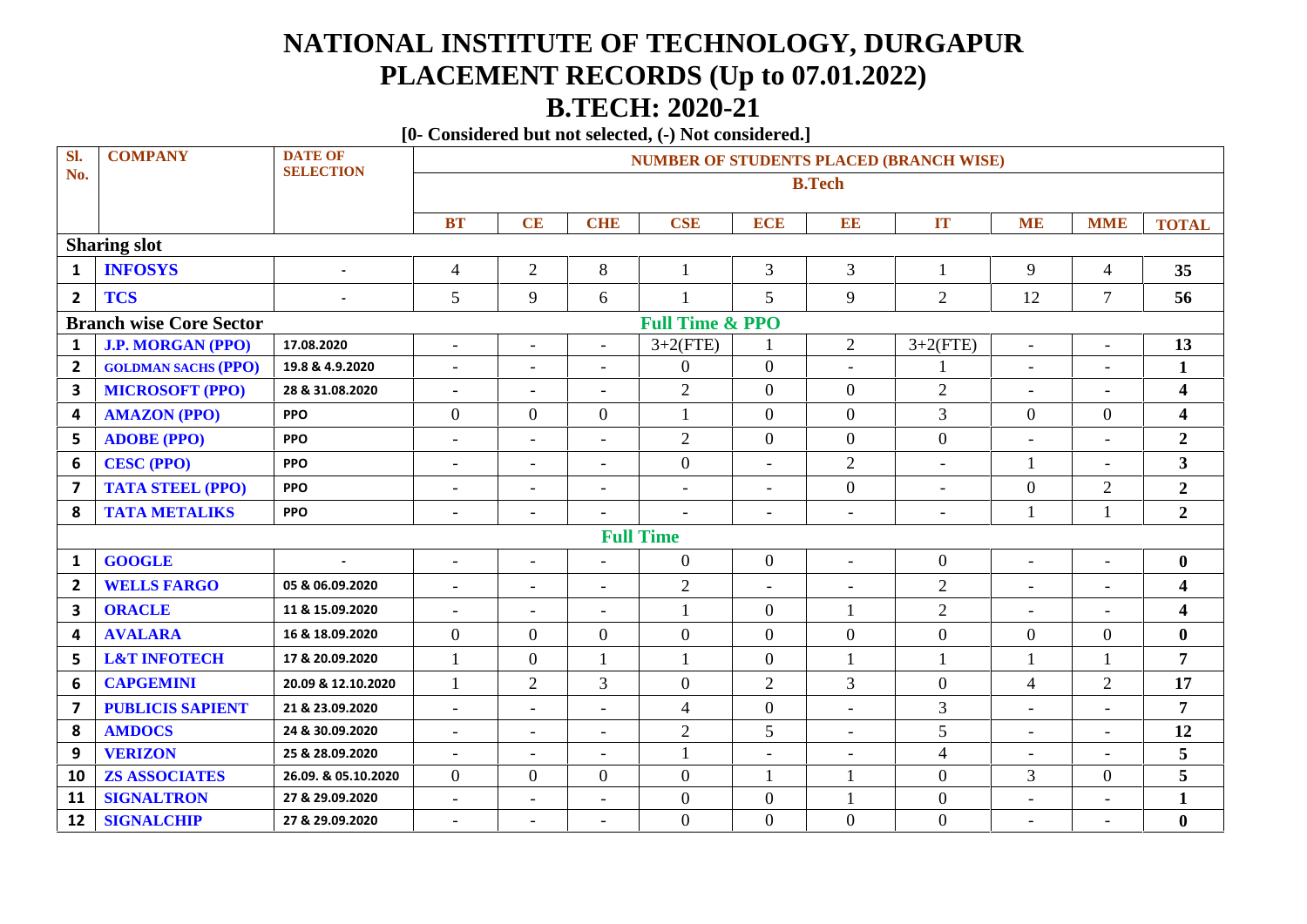| Sl.      | <b>COMPANY</b>              | <b>DATE OF</b><br><b>SELECTION</b> | <b>NUMBER OF STUDENTS PLACED (BRANCH WISE)</b>       |                          |                                                      |                                  |                          |                          |                                  |                                            |                          |                         |  |  |
|----------|-----------------------------|------------------------------------|------------------------------------------------------|--------------------------|------------------------------------------------------|----------------------------------|--------------------------|--------------------------|----------------------------------|--------------------------------------------|--------------------------|-------------------------|--|--|
| No.      |                             |                                    | <b>B.Tech</b>                                        |                          |                                                      |                                  |                          |                          |                                  |                                            |                          |                         |  |  |
|          |                             |                                    |                                                      |                          |                                                      |                                  |                          |                          |                                  |                                            |                          |                         |  |  |
|          |                             |                                    | <b>BT</b>                                            | CE                       | <b>CHE</b>                                           | <b>CSE</b>                       | <b>ECE</b>               | EE                       | IT                               | <b>ME</b>                                  | <b>MME</b>               | <b>TOTAL</b>            |  |  |
| 13       | <b>OFSS</b><br>LJI          | 02 & 06.10.2020                    | $\overline{\phantom{a}}$                             | $\overline{\phantom{a}}$ | $\overline{\phantom{a}}$                             | $\overline{2}$                   | $\overline{4}$           | 5                        | $\overline{0}$<br>$\overline{0}$ | $\overline{2}$                             | $\overline{\phantom{a}}$ | 13                      |  |  |
| 14       | <b>TCS DIGITAL</b>          | 01 & 05.10.2020                    | $\overline{\phantom{a}}$                             | $\overline{\phantom{a}}$ | $\overline{\phantom{a}}$                             | $\overline{0}$<br>$\overline{0}$ |                          | $\overline{0}$           | $\overline{0}$                   | $\overline{\phantom{a}}$<br>$\overline{0}$ |                          | $\bf{0}$                |  |  |
| 15<br>16 | <b>BAJAJ AUTO</b>           | 03 & 04.10.2020<br>03 & 04.10.2020 | $\overline{\phantom{a}}$                             | $\overline{\phantom{a}}$ | $\overline{\phantom{a}}$                             |                                  | $\overline{\phantom{a}}$ | $\overline{\phantom{a}}$ | $\overline{\phantom{a}}$         | $\overline{3}$                             |                          | $\mathbf{1}$<br>3       |  |  |
| 17       | <b>NOKIA</b>                | 04 & 07.10.2020                    | $\overline{\phantom{a}}$<br>$\overline{\phantom{a}}$ | $\overline{\phantom{a}}$ | $\overline{\phantom{a}}$<br>$\overline{\phantom{a}}$ | $\overline{\phantom{a}}$         | 3                        |                          | 1                                |                                            | $\overline{\phantom{0}}$ | 6                       |  |  |
| 18       | <b>ADDVERB TECHNOLOGIES</b> | 06 & 07.10.2020                    | $\overline{\phantom{a}}$                             | $\overline{\phantom{a}}$ | $\overline{\phantom{a}}$                             | $\boldsymbol{0}$                 |                          |                          | $\boldsymbol{0}$                 | $\overline{\phantom{a}}$                   |                          | $\mathbf{1}$            |  |  |
| 19       | <b>MAQ SOFTWARE</b>         | 07 & 14.10.2020                    | $\overline{\phantom{a}}$                             | $\overline{\phantom{a}}$ | $\sim$                                               | $\overline{0}$                   | $\overline{\phantom{a}}$ | $\overline{\phantom{a}}$ | $\boldsymbol{0}$                 | $\overline{\phantom{a}}$                   | $\overline{\phantom{a}}$ | $\overline{\mathbf{4}}$ |  |  |
| 20       | <b>QUANTIPHI</b>            | 08 & 09.10.2020                    | $\overline{0}$                                       | $\boldsymbol{0}$         | $\overline{0}$                                       |                                  | $\overline{0}$           | $\overline{0}$           | $\overline{2}$                   |                                            | $\overline{0}$           | $\overline{\mathbf{4}}$ |  |  |
| 21       | <b>RELIANCE JIO(2)</b>      | 17 & 28.10.2020                    | $\blacksquare$                                       |                          | $\overline{\phantom{a}}$                             | 3                                | 10                       |                          | 3                                |                                            |                          | 16                      |  |  |
| 22       | <b>RELIANCE JIO(1)</b>      | 02.11.2020                         | $\overline{\phantom{a}}$                             | $\overline{\phantom{a}}$ | $\overline{a}$                                       | $\overline{0}$                   | $\overline{2}$           | $\sim$                   | $\overline{\phantom{a}}$         | $\blacksquare$                             | ٠                        | $\overline{2}$          |  |  |
| 23       | <b>L&amp;T TECHNOLOGY</b>   | 27.10.2020                         | $\overline{\phantom{a}}$                             | $\overline{\phantom{a}}$ | $\overline{\phantom{a}}$                             | $\overline{0}$                   | $\overline{0}$           | $\mathbf{0}$             | $\overline{0}$                   | $\overline{\phantom{a}}$                   |                          | $\boldsymbol{0}$        |  |  |
| 24       | <b>C-DAC</b>                | 29.10.2020                         | $\blacksquare$                                       | $\overline{\phantom{a}}$ | $\overline{\phantom{a}}$                             | $\theta$                         | $\overline{0}$           | $\overline{0}$           | $\overline{0}$                   | $\blacksquare$                             |                          | $\bf{0}$                |  |  |
| 25       | <b>LARSEN &amp; TOUBRO</b>  | 30.10.2020                         | $\overline{\phantom{a}}$                             | $\overline{2}$           | $\overline{0}$                                       | $\overline{0}$                   | $\overline{0}$           | $\boldsymbol{0}$         |                                  | $\overline{2}$                             | $\overline{2}$           | 6                       |  |  |
| 26       | <b>GreyB</b>                | 05 & 06.11.2020                    | $\blacksquare$                                       | $\sim$                   | $\blacksquare$                                       | $\overline{0}$                   | $\overline{0}$           | $\mathbf{1}$             | $\overline{0}$                   | $\overline{2}$                             | 2                        | 5                       |  |  |
| 27       | <b>WIPRO</b>                | 09 & 10.11.2020                    | 3                                                    | 6                        | $\overline{\phantom{a}}$                             | $\overline{2}$                   | 5 <sup>5</sup>           | 3                        | 1                                | $\overline{0}$                             |                          | 20                      |  |  |
| 28       | <b>ACCENTURE</b>            | 06 & 11.11.2020                    | 1                                                    | $\overline{0}$           | $\mathbf{0}$                                         |                                  | $\overline{3}$           | -1                       | 1                                |                                            | $\overline{2}$           | 10                      |  |  |
| 29       | <b>ABZOOBA</b>              | 10 & 12.11.2020                    | $\blacksquare$                                       | $\sim$                   | $\overline{\phantom{a}}$                             | $\overline{0}$                   | $\overline{0}$           |                          | 1                                |                                            |                          | 1                       |  |  |
| 30       | <b>ALSTOM</b>               | 12 & 20.11.2020                    | $\overline{\phantom{a}}$                             | $\overline{\phantom{a}}$ | $\overline{\phantom{a}}$                             |                                  |                          | 3                        | $\blacksquare$                   | $\mathbf{1}$                               |                          | 4                       |  |  |
| 31       | <b>ANALOG DEVICES</b>       | 17 & 20.11.2020                    | $\overline{\phantom{a}}$                             | $\overline{\phantom{a}}$ | $\overline{\phantom{a}}$                             | $\sim$                           | $\overline{0}$           | $\mathbf{0}$             | $\overline{\phantom{a}}$         | $\equiv$                                   | $\overline{a}$           | $\boldsymbol{0}$        |  |  |
| 32       | <b>HERO MOTOCORP</b>        | 21 & 27.11.2020                    | $\overline{\phantom{a}}$                             | $\overline{\phantom{a}}$ | $\overline{\phantom{a}}$                             |                                  |                          |                          |                                  | 5                                          |                          | 5                       |  |  |
| 33       | <b>RTDS</b>                 | 26.11.2020                         | $\blacksquare$                                       | $\overline{\phantom{a}}$ | $\overline{\phantom{a}}$                             | $\overline{0}$                   | $\overline{0}$           | $\overline{0}$           | $\overline{0}$                   | $\overline{\phantom{a}}$                   | ٠                        | $\boldsymbol{0}$        |  |  |
| 34       | <b>KOO INDIA</b>            | 30.11.2020                         | $\overline{\phantom{a}}$                             | $\overline{\phantom{a}}$ | $\overline{a}$                                       |                                  | $\blacksquare$           |                          | $\overline{\phantom{a}}$         | $\overline{\phantom{a}}$                   |                          | $\mathbf{1}$            |  |  |
| 35       | <b>COMVIVA</b>              | 01 & 07.12.2020                    | $\overline{\phantom{a}}$                             | $\overline{\phantom{a}}$ | $\overline{\phantom{a}}$                             | $\overline{\phantom{a}}$         | $\overline{2}$           | $\sim$                   | $\mathbf{1}$                     | $\blacksquare$                             | $\overline{\phantom{0}}$ | $\overline{\mathbf{4}}$ |  |  |
| 36       | <b>INTUIT INDIA</b>         | 02.12.2020                         | $\blacksquare$                                       | $\overline{\phantom{a}}$ | $\blacksquare$                                       | $\overline{0}$                   |                          |                          | $\overline{0}$                   |                                            |                          | $\bf{0}$                |  |  |
| 37       | <b>PWC</b>                  | 02 & 03.12.2020                    | $\blacksquare$                                       | $\overline{\phantom{a}}$ | $\overline{\phantom{a}}$                             |                                  | $\overline{3}$           | $\overline{2}$           | $\mathbf{1}$                     | 8                                          |                          | 15                      |  |  |
| 38       | <b>JARO GROUP</b>           | 08.12.2020                         | $\overline{0}$                                       | $\overline{0}$           | 3                                                    | $\overline{0}$                   | $\overline{0}$           | $\boldsymbol{0}$         | $\overline{2}$                   |                                            | $\theta$                 | 6                       |  |  |
|          | 39 ADITYA BIRLA             | 09 & 10.12.2020                    |                                                      |                          |                                                      | $\overline{0}$                   |                          | 4                        | $\overline{0}$                   | $\overline{7}$                             |                          | 11                      |  |  |
|          | <b>40 GRAY MATTER</b>       | 09.12.2020                         | $\overline{\phantom{a}}$                             | $\overline{\phantom{a}}$ | $\sim$                                               | $\overline{0}$                   | $\sim$                   | $\blacksquare$           | $\overline{0}$                   | $\blacksquare$                             | $\overline{\phantom{a}}$ | $\bf{0}$                |  |  |
|          | <b>41 JSW STEEL</b>         | 09.12.2020                         |                                                      | $\overline{\phantom{a}}$ | $\sim$                                               |                                  |                          | $\mathfrak{Z}$           | $\blacksquare$                   | 3 <sup>7</sup>                             | $\overline{0}$           | 6                       |  |  |
|          | <b>42   AM/NS</b>           | 10 & 11.12.2020                    | $\overline{\phantom{a}}$                             | $\overline{\phantom{a}}$ | $\overline{0}$                                       | $\overline{0}$                   | $\overline{\phantom{a}}$ | $\overline{0}$           | $\overline{\phantom{a}}$         | $\overline{0}$                             | $\mathfrak{Z}$           | 3 <sup>1</sup>          |  |  |
| 43       | <b>DIGIT INSURANCE</b>      | 14.12.2020                         | $\overline{\phantom{a}}$                             | $\overline{\phantom{a}}$ | $\overline{\phantom{a}}$                             | $\overline{0}$                   | $\overline{0}$           | $\overline{\phantom{a}}$ | $\mathbf{1}$                     |                                            |                          | $\mathbf{1}$            |  |  |
|          | <b>44 RODIC CONSULTANT</b>  | 15.12.2020                         | $\overline{\phantom{a}}$                             | $\overline{4}$           | $\overline{\phantom{a}}$                             | $\overline{\phantom{a}}$         |                          | $\overline{\phantom{a}}$ | $\overline{\phantom{a}}$         | $\overline{\phantom{a}}$                   | $\overline{\phantom{a}}$ | $\boldsymbol{4}$        |  |  |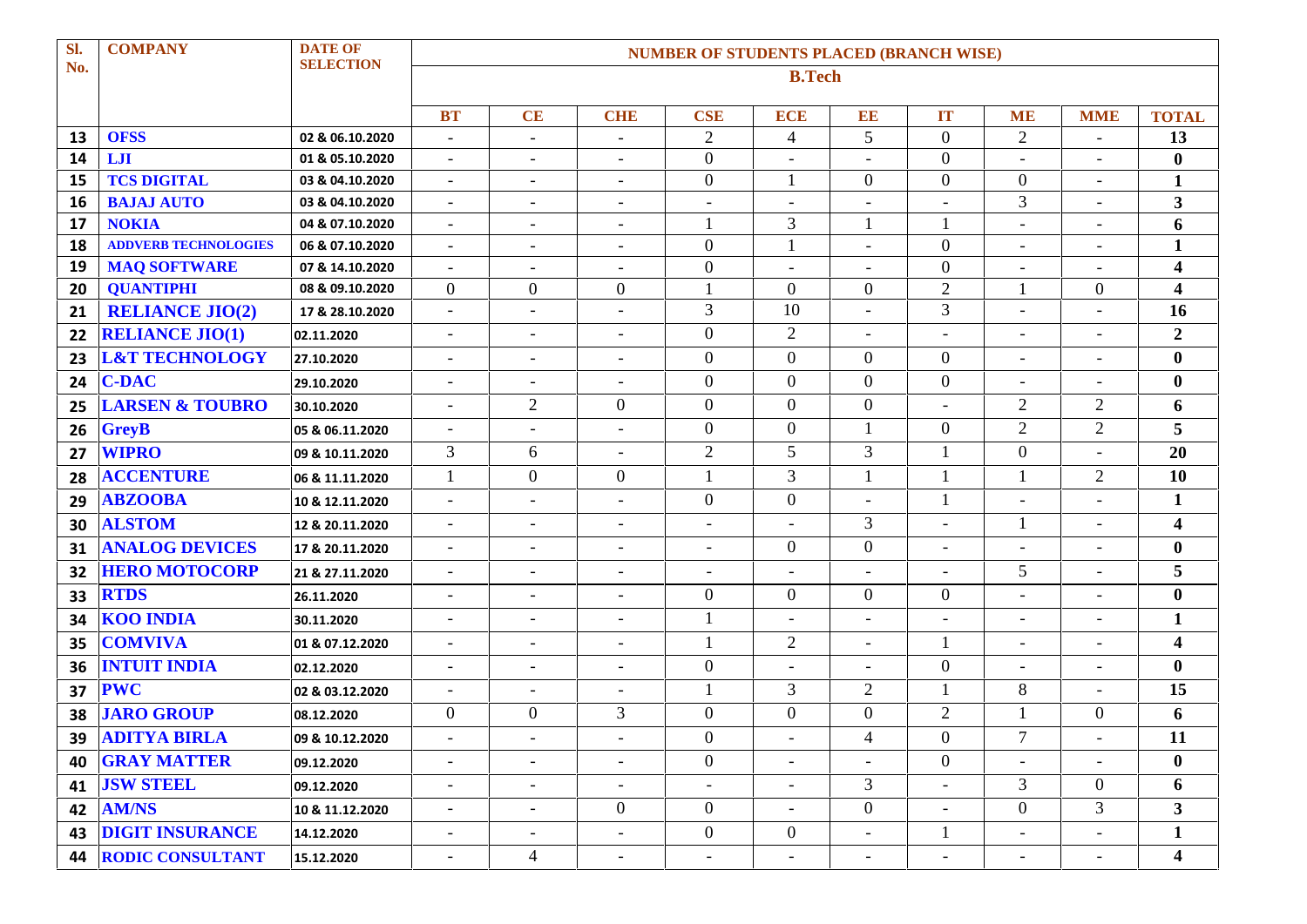| Sl. | <b>COMPANY</b>               | <b>DATE OF</b>   |                          | <b>NUMBER OF STUDENTS PLACED (BRANCH WISE)</b> |                          |                          |                          |                          |                          |                          |                          |                         |
|-----|------------------------------|------------------|--------------------------|------------------------------------------------|--------------------------|--------------------------|--------------------------|--------------------------|--------------------------|--------------------------|--------------------------|-------------------------|
| No. |                              | <b>SELECTION</b> | <b>B.Tech</b>            |                                                |                          |                          |                          |                          |                          |                          |                          |                         |
|     |                              |                  |                          |                                                |                          |                          |                          |                          |                          |                          |                          |                         |
|     |                              |                  | <b>BT</b>                | CE                                             | <b>CHE</b>               | <b>CSE</b>               | <b>ECE</b>               | EE                       | <b>IT</b>                | <b>ME</b>                | <b>MME</b>               | <b>TOTAL</b>            |
| 45  | <b>OYO</b>                   | 17 & 18.12.2020  | ÷,                       | $\overline{\phantom{a}}$                       |                          | $\overline{4}$           | L,                       | $\mathbf{1}$             | 3                        | $\overline{\phantom{a}}$ |                          | 8                       |
| 46  | <b>THERMAX</b>               | 17.12.2020       | $\overline{\phantom{a}}$ | $\overline{\phantom{a}}$                       | $\overline{\phantom{a}}$ | $\overline{\phantom{a}}$ | $\overline{\phantom{a}}$ | $\overline{\phantom{a}}$ | $\overline{\phantom{a}}$ | $\overline{2}$           |                          | $\overline{2}$          |
| 47  | <b>AAKASH INSTITUTE</b>      | 21.12.2020       | $\boldsymbol{0}$         | $\mathbf{0}$                                   | $\boldsymbol{0}$         | $\mathbf{0}$             | $\overline{0}$           | $\overline{0}$           | $\overline{0}$           | $\overline{0}$           | $\overline{0}$           | $\bf{0}$                |
| 48  | <b>MEESHO</b>                | 21 & 23.12.2020  | $\overline{\phantom{a}}$ | $\overline{\phantom{a}}$                       | $\overline{\phantom{a}}$ | $\overline{0}$           | $\overline{\phantom{a}}$ |                          | $\overline{0}$           | $\overline{\phantom{a}}$ |                          | $\bf{0}$                |
| 49  | <b>INDIAMART</b>             | 24.12.2020       | $\overline{\phantom{a}}$ | $\overline{\phantom{a}}$                       | $\overline{\phantom{a}}$ | $\overline{0}$           | $\overline{\phantom{a}}$ | $\blacksquare$           | 3                        | $\overline{\phantom{a}}$ | $\overline{\phantom{a}}$ | 3                       |
| 50  | <b>NICKELFOX</b>             | 04.01.2021       | $\overline{\phantom{a}}$ | $\overline{\phantom{a}}$                       | $\overline{\phantom{a}}$ | $\overline{0}$           | $\overline{\phantom{a}}$ | $\overline{\phantom{0}}$ | $\overline{0}$           | $\overline{\phantom{a}}$ |                          | $\boldsymbol{0}$        |
| 51  | <b>AXIS BANK</b>             | 05.01.2021       | $\boldsymbol{0}$         | $\mathbf{0}$                                   | $\overline{0}$           | 1                        | $\overline{0}$           | $\boldsymbol{0}$         | $\overline{0}$           | $\overline{0}$           | $\overline{0}$           | $\mathbf{1}$            |
| 52  | <b>LINDE</b>                 | 05 & 06.01.2021  | $\overline{\phantom{a}}$ | $\overline{\phantom{a}}$                       | $\tau$                   |                          | ۰                        | $\boldsymbol{0}$         | $\overline{\phantom{a}}$ | $\overline{2}$           |                          | 10                      |
| 53  | <b>INNOMINDS</b>             | 07 & 12.01.2021  | $\boldsymbol{0}$         | $\overline{0}$                                 | $\boldsymbol{0}$         | $\mathbf{0}$             | $\overline{0}$           | $\boldsymbol{0}$         | 2                        | $\overline{0}$           | $\mathbf{1}$             | 3                       |
| 54  | <b>ZYCUS</b>                 | 07 & 14.01.2021  | $\boldsymbol{0}$         | $\boldsymbol{0}$                               | $\boldsymbol{0}$         | $\mathbf{0}$             | $\overline{0}$           | $\boldsymbol{0}$         | $\overline{0}$           | $\overline{0}$           | $\overline{0}$           | $\bf{0}$                |
| 55  | <b>DELHIVERY</b>             | 08.01.2021       | $\boldsymbol{0}$         | $\overline{0}$                                 | 1                        | $\mathbf{0}$             | $\overline{0}$           | $\overline{0}$           | $\overline{0}$           | $\overline{0}$           |                          | $\overline{2}$          |
| 56  | <b>TCS</b> (Innovator)       | 09.01.2021       | $\boldsymbol{0}$         | 3                                              | $\overline{\mathcal{A}}$ |                          | $\overline{0}$           | $\overline{2}$           | $\mathbf{1}$             | $\mathbf{1}$             |                          | 13                      |
| 57  | <b>HALDIA PETROCHEMICALS</b> | 11.01.2021       | $\boldsymbol{0}$         | $\overline{0}$                                 | $\mathbf{1}$             | $\overline{0}$           | $\overline{0}$           | $\overline{2}$           | $\overline{0}$           | $\overline{0}$           | $\overline{0}$           | 3 <sup>1</sup>          |
| 58  | <b>NAVYUG</b>                | 12.01.2021       | $\boldsymbol{0}$         | $\boldsymbol{0}$                               | $\boldsymbol{0}$         | $\mathbf{0}$             | $\overline{0}$           | $\boldsymbol{0}$         | $\overline{0}$           | $\overline{0}$           | $\overline{0}$           | $\bf{0}$                |
| 59  | <b>APTEAN</b>                | 18 & 22.01.2021  | $\sim$                   | $\equiv$                                       | $\overline{\phantom{a}}$ | $\mathbf{0}$             | $\sim$                   | $\overline{a}$           | $\overline{0}$           | $\equiv$                 |                          | $\bf{0}$                |
| 60  | <b>BRIGOSHA</b>              | 18.01.2021       | $\overline{\phantom{a}}$ | $\blacksquare$                                 | $\overline{\phantom{a}}$ | $\overline{0}$           | $\mathbf{1}$             | $\mathbf{0}$             | $\overline{0}$           | $\overline{\phantom{a}}$ |                          | $\mathbf{1}$            |
| 61  | <b>314e CORPORATION</b>      | 21.01.2021       | $\overline{\phantom{a}}$ | $\overline{\phantom{a}}$                       | $\overline{\phantom{a}}$ | $\mathbf{0}$             | $\overline{\phantom{a}}$ | $\blacksquare$           | $\boldsymbol{0}$         | $\overline{\phantom{a}}$ | $\overline{\phantom{a}}$ | $\bf{0}$                |
| 62  | <b>CREDR</b>                 | 21.01.2021       | $\overline{\phantom{a}}$ | $\overline{\phantom{a}}$                       | $\overline{\phantom{a}}$ | $\boldsymbol{0}$         | $\overline{\phantom{a}}$ | $\overline{\phantom{a}}$ | $\overline{0}$           | $\overline{\phantom{a}}$ |                          | $\bf{0}$                |
| 63  | <b>IFB</b>                   | 23 & 27.01.2021  | $\overline{\phantom{a}}$ | $\overline{\phantom{a}}$                       | $\overline{\phantom{a}}$ | $\overline{\phantom{a}}$ | $\overline{\phantom{0}}$ | $\overline{0}$           | $\overline{\phantom{a}}$ | $\overline{0}$           | $\mathbf{1}$             | $\mathbf{1}$            |
| 64  | <b>PINNACLE</b>              | 29.01.2021       | $\overline{\phantom{a}}$ | $\overline{\phantom{a}}$                       | $\overline{\phantom{a}}$ | $\overline{\phantom{a}}$ | $\overline{\phantom{a}}$ |                          | $\overline{\phantom{a}}$ | $\overline{0}$           |                          | $\bf{0}$                |
| 65  | <b>GRIFEO</b>                | 31.01.2021       | $\overline{\phantom{a}}$ | $\blacksquare$                                 | $\overline{\phantom{a}}$ | $\mathbf{0}$             | $\overline{0}$           | $\overline{0}$           | $\boldsymbol{0}$         | $\equiv$                 | $\overline{\phantom{0}}$ | $\bf{0}$                |
| 66  | <b>TRACELINK</b>             | 01.02.2021       | $\overline{\phantom{a}}$ | $\overline{\phantom{a}}$                       | $\overline{\phantom{a}}$ |                          | $\overline{\phantom{a}}$ | $\blacksquare$           | $\overline{0}$           | $\overline{\phantom{a}}$ |                          | $\mathbf{1}$            |
| 67  | <b>VEDANTA</b>               | 02 & 03.02.2021  | $\overline{\phantom{a}}$ | $\overline{0}$                                 | 3                        | $\overline{0}$           | $\overline{\phantom{a}}$ |                          | $\overline{\phantom{a}}$ | $\overline{\phantom{a}}$ | 8                        | 11                      |
| 68  | <b>DELOITTE</b>              | 02 & 05.02.2021  | $\overline{\phantom{a}}$ | 3                                              | 6                        | 2                        | $\overline{4}$           | 3                        | $\boldsymbol{0}$         | 10                       |                          | 28                      |
| 69  | <b>TATA POWER</b>            | 03.02.2021       | $\overline{\phantom{a}}$ | $\boldsymbol{0}$                               | 1                        | $\overline{0}$           | 1                        |                          | $\boldsymbol{0}$         | $\overline{0}$           | $\overline{\phantom{a}}$ | 3                       |
| 70  | <b>SIFY TECHNOLOGIES</b>     | 10.02.2021       | $\overline{\phantom{0}}$ | $\overline{\phantom{a}}$                       | $\overline{\phantom{a}}$ | $\overline{0}$           | $\overline{0}$           | $\overline{0}$           | $\boldsymbol{0}$         |                          |                          | $\boldsymbol{0}$        |
| 71  | <b>NFERENCE</b>              | 10.02.2021       | $\overline{\phantom{a}}$ | $\overline{\phantom{a}}$                       | $\overline{\phantom{a}}$ | $\boldsymbol{0}$         | $\overline{0}$           | $\blacksquare$           | $\boldsymbol{0}$         |                          |                          | $\bf{0}$                |
| 72  | <b>EMIL</b>                  | 12.02.2021       | $\overline{\phantom{0}}$ | $\overline{2}$                                 | $\overline{\phantom{a}}$ | $\blacksquare$           | ۰                        | $\overline{2}$           | $\overline{\phantom{a}}$ | 1                        |                          | 5                       |
| 73  | <b>GOCOMET</b>               | 26.02.2021       |                          |                                                |                          | $\overline{0}$           |                          |                          | $\mathbf{1}$             |                          |                          | $\mathbf{1}$            |
| 74  | <b>COLLEGEDUNIA</b>          | 02.03.2021       | $\mathbf{1}$             | $\overline{0}$                                 | $\boldsymbol{0}$         | $\boldsymbol{0}$         | $\overline{0}$           | $\boldsymbol{0}$         | $\overline{0}$           | $\overline{0}$           | $\overline{2}$           | $\overline{\mathbf{3}}$ |
| 75  | <b>REBELFOODS</b>            | 05 & 06.03.2021  | $\sim$                   | $\sim$                                         | $\overline{\phantom{a}}$ |                          | $\sim$                   | $\overline{\phantom{a}}$ | $\boldsymbol{0}$         | $\overline{\phantom{a}}$ |                          | $\mathbf{1}$            |
| 76  | <b>DANIELI</b>               | 09 & 10.03.2021  | $\overline{\phantom{a}}$ | $\overline{\phantom{a}}$                       | $\overline{\phantom{a}}$ | $\overline{\phantom{a}}$ | $\overline{0}$           | $\overline{0}$           |                          |                          | $\overline{0}$           | $\bf{0}$                |
| 77  | <b>IQUANTI</b>               | 12 & 16.03.2021  | $\overline{2}$           | $\overline{0}$                                 | 1                        | $\overline{0}$           | $\overline{0}$           | $\boldsymbol{0}$         | $\boldsymbol{0}$         | $\overline{0}$           | $\overline{0}$           | $\mathbf{3}$            |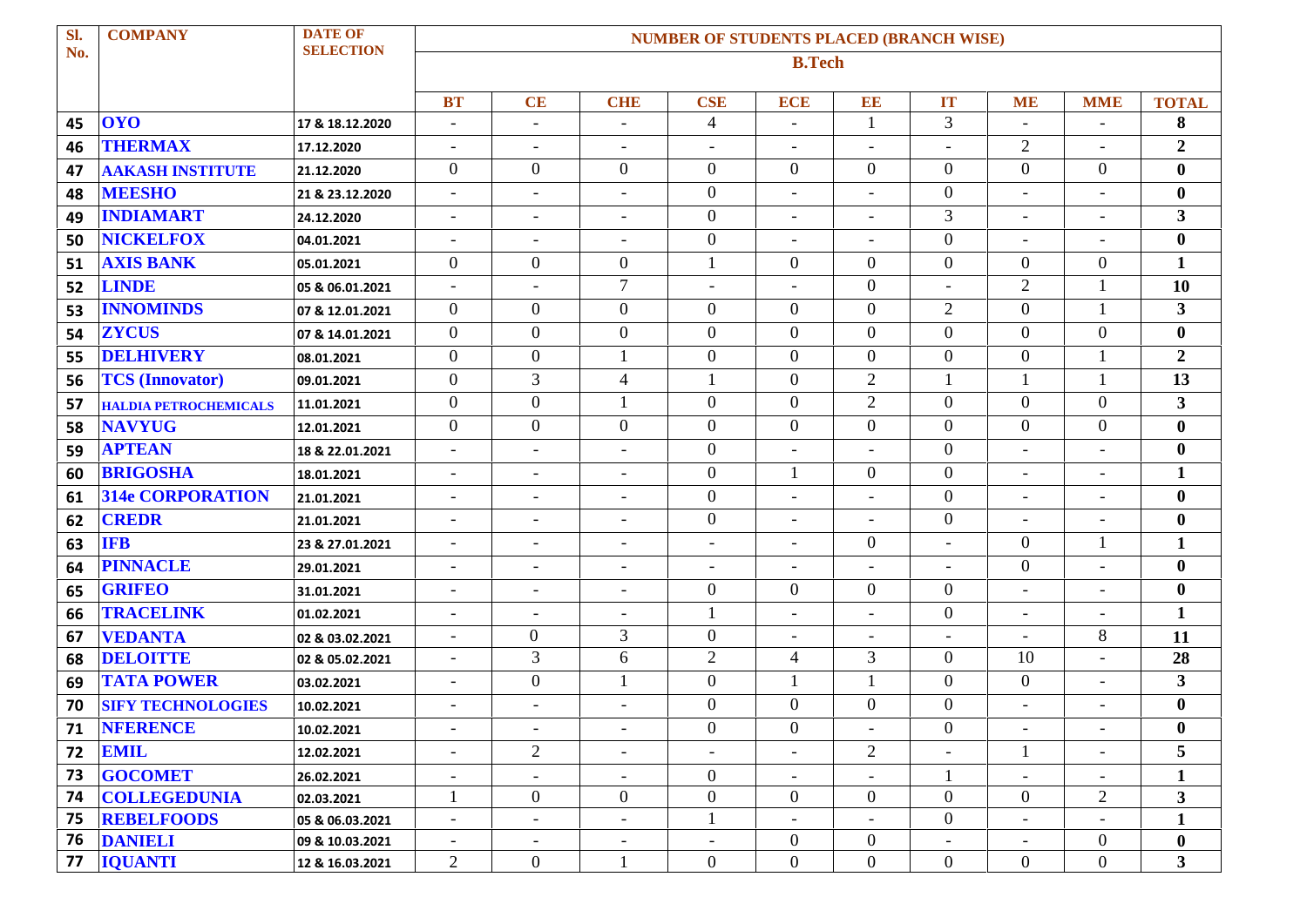| Sl. | <b>COMPANY</b>                  | <b>DATE OF</b>     |                          | <b>NUMBER OF STUDENTS PLACED (BRANCH WISE)</b> |                          |                          |                          |                          |                          |                          |                          |                         |  |
|-----|---------------------------------|--------------------|--------------------------|------------------------------------------------|--------------------------|--------------------------|--------------------------|--------------------------|--------------------------|--------------------------|--------------------------|-------------------------|--|
| No. |                                 | <b>SELECTION</b>   |                          | <b>B.Tech</b>                                  |                          |                          |                          |                          |                          |                          |                          |                         |  |
|     |                                 |                    |                          |                                                |                          |                          |                          |                          |                          |                          |                          |                         |  |
|     |                                 |                    | <b>BT</b>                | <b>CE</b>                                      | <b>CHE</b>               | <b>CSE</b>               | <b>ECE</b>               | EE                       | <b>IT</b>                | <b>ME</b>                | <b>MME</b>               | <b>TOTAL</b>            |  |
| 78  | <b>NAPINO</b>                   | 16.03.2021         | $\overline{\phantom{a}}$ | $\overline{\phantom{0}}$                       |                          |                          | $\mathbf{0}$             |                          | $\overline{\phantom{a}}$ |                          |                          | $\bf{0}$                |  |
| 79  | <b>PHARMAACE</b>                | 20 & 25.03.2021    | 1                        | $\overline{\phantom{a}}$                       | $\sqrt{2}$               | $\overline{\phantom{0}}$ | $\overline{\phantom{0}}$ | $\overline{\phantom{a}}$ | $\overline{\phantom{a}}$ | $\overline{\phantom{a}}$ |                          | 3                       |  |
| 80  | <b>UOLO</b>                     | 22 & 30.03.2021    | $\overline{0}$           | $\boldsymbol{0}$                               | $\mathbf{0}$             | $\boldsymbol{0}$         | $\overline{0}$           | $\overline{0}$           | $\overline{0}$           | $\theta$                 | $\overline{0}$           | $\bf{0}$                |  |
| 81  | <b>GENPACT</b>                  | 29.03.2021         | $\overline{0}$           | $\overline{0}$                                 | $\mathbf{0}$             | $\overline{0}$           | $\overline{0}$           | $\overline{0}$           | $\overline{0}$           | $\overline{0}$           | $\overline{2}$           | $\overline{2}$          |  |
| 82  | <b>NIMBUS</b>                   | 30.03.2021         | $\overline{\phantom{a}}$ | $\overline{\phantom{a}}$                       | $\overline{\phantom{a}}$ | $\overline{0}$           | $\overline{0}$           | $\mathbf{0}$             | $\overline{0}$           | $\overline{\phantom{a}}$ |                          | $\bf{0}$                |  |
| 83  | <b>BIRLASOFT</b>                | 31.03.2021         | $\overline{\phantom{a}}$ | $\overline{\phantom{a}}$                       | $\overline{\phantom{a}}$ | $\boldsymbol{0}$         | -                        |                          | $\boldsymbol{0}$         | $\overline{\phantom{a}}$ |                          | $\boldsymbol{0}$        |  |
| 84  | ТАТА НІТАСНІ                    | 31.03.2021         | $\overline{\phantom{a}}$ | $\overline{\phantom{a}}$                       | $\overline{\phantom{a}}$ | $\overline{\phantom{a}}$ | $\mathbf{0}$             | $\boldsymbol{0}$         | $\overline{\phantom{a}}$ | 1                        | $\overline{0}$           | $\mathbf{1}$            |  |
| 85  | <b>RELIANCE RETAIL</b>          | 01.04.2021         | $\overline{\phantom{a}}$ | $\overline{4}$                                 | $\overline{\phantom{a}}$ | $\blacksquare$           | $\overline{\phantom{0}}$ | 3                        | $\overline{\phantom{a}}$ | $\blacksquare$           |                          | 7                       |  |
| 86  | <b>WHITEKLAY</b>                | 03.04.2021         | $\boldsymbol{0}$         | $\boldsymbol{0}$                               | $\boldsymbol{0}$         | $\boldsymbol{0}$         | $\mathbf{0}$             | $\overline{0}$           |                          | $\boldsymbol{0}$         | $\overline{0}$           | $\mathbf{1}$            |  |
| 87  | <b>DAIMLER</b>                  | 07.04 & 29.05.2021 | $\overline{\phantom{a}}$ | $\blacksquare$                                 | $\overline{\phantom{a}}$ | $\blacksquare$           | $\overline{\phantom{0}}$ |                          | $\overline{\phantom{a}}$ |                          |                          | $\boldsymbol{2}$        |  |
| 88  | <b>SAINT GOBAIN</b>             | 08.04.2021         | $\overline{\phantom{a}}$ | $\overline{0}$                                 | $\boldsymbol{0}$         | $\overline{\phantom{a}}$ |                          |                          | $\overline{\phantom{a}}$ | $\boldsymbol{0}$         |                          | $\bf{0}$                |  |
| 89  | <b>VIKRAM SOLAR</b>             | 08.04.2021         | $\overline{\phantom{a}}$ | $\boldsymbol{0}$                               | $\overline{\phantom{a}}$ |                          | $\mathbf{0}$             | $\boldsymbol{0}$         | $\blacksquare$           | $\overline{0}$           |                          | $\bf{0}$                |  |
| 90  | <b>CLEARTRAIL</b>               | 10 & 14.04.2021    | $\overline{\phantom{a}}$ | $\overline{\phantom{a}}$                       | $\overline{\phantom{a}}$ | $\boldsymbol{0}$         | $\boldsymbol{0}$         | $\overline{\phantom{a}}$ | $\overline{0}$           | $\overline{\phantom{a}}$ | $\overline{\phantom{a}}$ | $\bf{0}$                |  |
| 91  | <b>BERGER PAINTS</b>            | 12.04.2021         | $\overline{\phantom{a}}$ | $\overline{\phantom{a}}$                       | $\overline{\mathcal{A}}$ | $\overline{\phantom{a}}$ | $\overline{\phantom{a}}$ | $\overline{\phantom{a}}$ | $\overline{\phantom{a}}$ | $\overline{\phantom{a}}$ |                          | $\overline{\mathbf{4}}$ |  |
| 92  | <b>WOOQER</b>                   | 13 & 15.04.2021    | $\overline{\phantom{a}}$ | $\overline{\phantom{a}}$                       | $\overline{\phantom{a}}$ | $\boldsymbol{0}$         | $\overline{\phantom{0}}$ |                          | $\boldsymbol{0}$         | $\overline{\phantom{a}}$ |                          | $\bf{0}$                |  |
| 93  | <b>MPHASIS</b>                  | 15 & 29.04.2021    | $\sim$                   | $\overline{\phantom{a}}$                       | $\overline{\phantom{a}}$ |                          | 3                        | $\boldsymbol{0}$         | -1                       | $\overline{\phantom{a}}$ | $\overline{\phantom{a}}$ | 5                       |  |
| 94  | <b>SMS GROUP</b>                | 16 & 21.04.2021    | $\overline{\phantom{a}}$ | $\overline{\phantom{a}}$                       | $\boldsymbol{0}$         | $\overline{\phantom{a}}$ | $\overline{\phantom{0}}$ | $\overline{\phantom{a}}$ | $\overline{\phantom{a}}$ |                          |                          | $\bf{0}$                |  |
| 95  | <b>JIO PLATFORMS</b>            | 21 & 26.04.2021    | $\overline{\phantom{a}}$ | $\overline{\phantom{a}}$                       | $\overline{\phantom{a}}$ |                          | $\qquad \qquad -$        |                          | $\boldsymbol{0}$         | $\overline{\phantom{a}}$ |                          | $\mathbf{1}$            |  |
| 96  | <b>QUALCOMM</b>                 | 08.05.2021         | $\overline{\phantom{a}}$ | $\overline{\phantom{a}}$                       | $\overline{\phantom{a}}$ | $\overline{0}$           | $\overline{0}$           | $\boldsymbol{0}$         | $\overline{0}$           | $\overline{\phantom{a}}$ | $\overline{\phantom{a}}$ | $\boldsymbol{0}$        |  |
| 97  | <b>SAMSUNG R&amp;D</b>          | 09.05.2021         | $\overline{\phantom{a}}$ | $\overline{\phantom{0}}$                       | $\overline{\phantom{a}}$ | $\overline{0}$           | $\overline{0}$           | $\overline{0}$           | $\overline{0}$           | $\overline{\phantom{a}}$ |                          | $\bf{0}$                |  |
| 98  | <b>GROWISTO</b>                 | 10.05.2021         | $\overline{\phantom{a}}$ |                                                |                          |                          |                          |                          | $\boldsymbol{0}$         |                          |                          | $\boldsymbol{2}$        |  |
| 99  | <b>SERVETEL</b>                 | 17.05.2021         | $\boldsymbol{0}$         | $\overline{0}$                                 | $\boldsymbol{0}$         | $\boldsymbol{0}$         |                          | $\boldsymbol{0}$         | $\boldsymbol{0}$         | $\overline{0}$           | $\overline{0}$           | $\mathbf{1}$            |  |
| 100 | <b>JSW STEEL(2)</b>             | 18.05.2021         |                          |                                                |                          |                          |                          | $\overline{2}$           |                          | 4                        |                          | 8                       |  |
| 101 | <b>VEDANTU</b>                  | 18.05.2021         | $\boldsymbol{0}$         | $\mathbf{0}$                                   | $\boldsymbol{0}$         | $\boldsymbol{0}$         | $\overline{0}$           | $\overline{0}$           | $\mathbf{0}$             |                          |                          | $\boldsymbol{2}$        |  |
| 102 | <b>VISA STEEL</b>               | 19.05.2021         | $\overline{\phantom{a}}$ | $\overline{\phantom{a}}$                       | $\overline{\phantom{a}}$ | $\overline{\phantom{a}}$ | $\overline{\phantom{0}}$ |                          | $\overline{\phantom{a}}$ | $\overline{\phantom{a}}$ |                          | $\boldsymbol{2}$        |  |
| 103 | <b>HIMADRI</b>                  | 20 & 22.05.2021    | $\overline{\phantom{a}}$ | $\qquad \qquad -$                              | $\overline{c}$           | $\overline{\phantom{0}}$ | $\overline{\phantom{0}}$ | $\overline{a}$           | $\overline{\phantom{a}}$ | $\overline{\phantom{a}}$ |                          | $\boldsymbol{2}$        |  |
| 104 | <b>PIRAMAL GROUP</b>            | 23 & 27.05.2021    | $\overline{\phantom{a}}$ | $\overline{\phantom{0}}$                       | $\overline{\phantom{a}}$ | $\boldsymbol{0}$         | $\overline{\phantom{0}}$ | $\blacksquare$           | $\overline{\phantom{a}}$ | $\overline{\phantom{a}}$ |                          | $\bf{0}$                |  |
| 105 | <b>CALYXPOD</b>                 | 31.05.2021         | $\overline{\phantom{a}}$ | $\overline{\phantom{a}}$                       | $\overline{\phantom{a}}$ | $\boldsymbol{0}$         | -                        |                          | $\overline{0}$           | $\overline{\phantom{a}}$ |                          | $\bf{0}$                |  |
|     | 106 ALFA LAVAL                  | 03 & 24.06.2021    | $\overline{\phantom{a}}$ | $\overline{\phantom{a}}$                       | $\boldsymbol{0}$         | $-$                      | $\overline{\phantom{a}}$ | $\overline{\phantom{a}}$ | $\overline{\phantom{a}}$ |                          | $-$                      | 1                       |  |
|     | 107 TREDENCE                    | 03 & 15.06.2021    | $\overline{0}$           | 1                                              | $\overline{2}$           | $\boldsymbol{0}$         | $\overline{0}$           | $\overline{0}$           | $\overline{0}$           | $\overline{4}$           | $\overline{2}$           | $\boldsymbol{9}$        |  |
|     | 108 KWIKPIC                     | 13.06.2021         | $\overline{\phantom{a}}$ | $\overline{\phantom{a}}$                       | $\overline{\phantom{a}}$ | $\boldsymbol{0}$         | $\overline{0}$           | $\boldsymbol{0}$         | $\boldsymbol{0}$         | $\overline{0}$           |                          | $\bf{0}$                |  |
|     | <b>109 SIEMENS HEALTHINEERS</b> | 17.06.2021         | $\overline{\phantom{a}}$ | $\overline{\phantom{a}}$                       | $\overline{\phantom{a}}$ | $\boldsymbol{0}$         | $\overline{0}$           | $\overline{0}$           | $\overline{0}$           |                          |                          | $\boldsymbol{0}$        |  |
|     | <b>110 BYJU'S</b>               | 18 & 29.06.2021    | $\overline{0}$           | $\boldsymbol{0}$                               | $\boldsymbol{0}$         | $\overline{0}$           | $\overline{0}$           | $\boldsymbol{0}$         | $\mathbf{1}$             | $\boldsymbol{0}$         | $\overline{0}$           | 1                       |  |
|     | 111 $ CGI $                     | 23.06 & 05.07.2021 | $\boldsymbol{0}$         | $\boldsymbol{0}$                               |                          | $\boldsymbol{0}$         | $\overline{0}$           | $\boldsymbol{0}$         | $\boldsymbol{0}$         |                          | $\overline{0}$           | $\boldsymbol{2}$        |  |